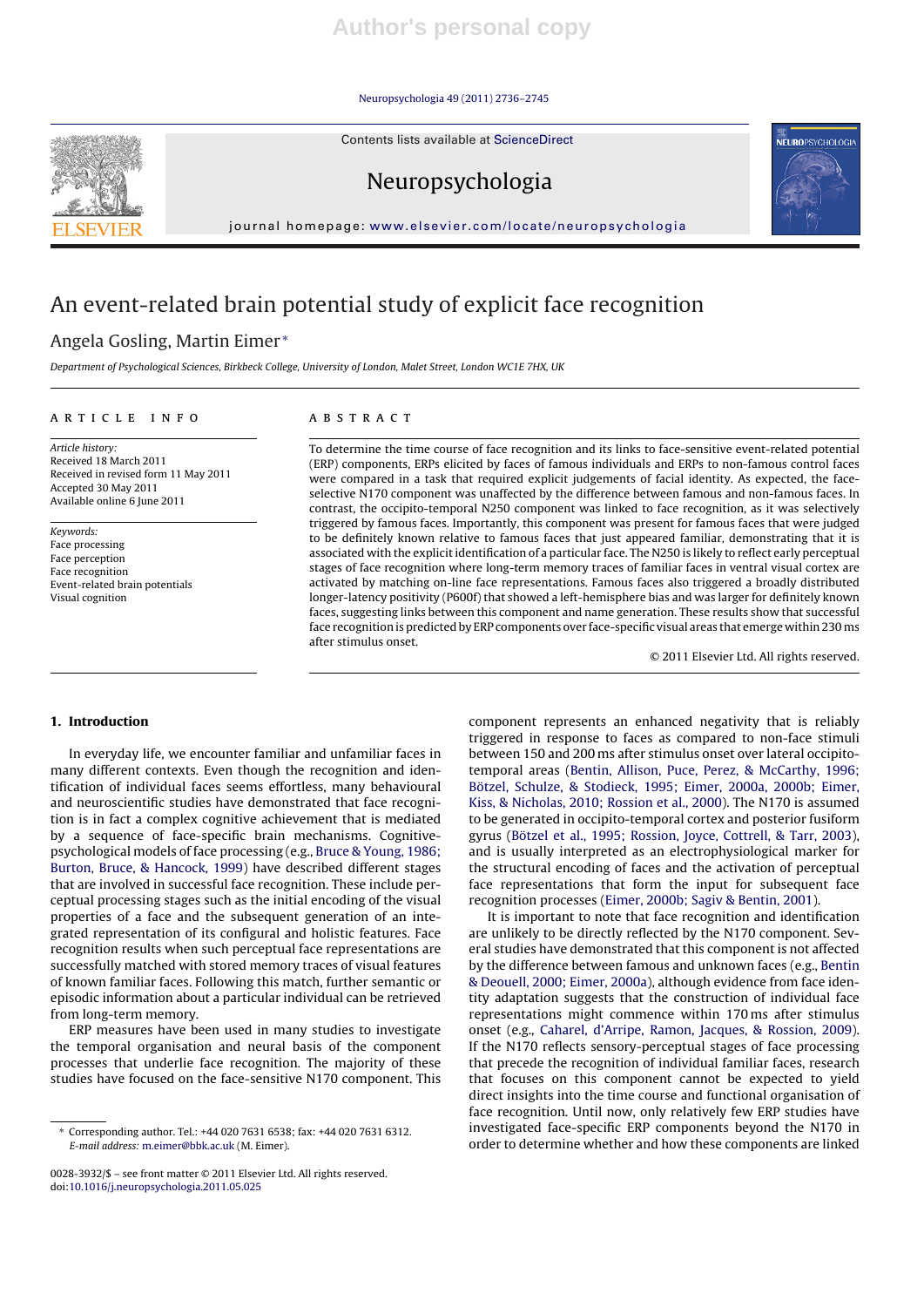to face recognition and identification. In most of these studies, face repetition paradigms have been used as a tool to manipulate face familiarity. What was consistently found in these studies was that relative to previously unseen faces, repeated faces trigger an enhanced negativity at inferior occipito-temporal electrodes. This N250r component typically reaches its maximum between 230 ms and 280 ms after stimulus onset, and is often larger over the right hemisphere (e.g., Begleiter, Porjesz, & Wang, 1995; Schweinberger, Huddy, & Burton, 2004; Schweinberger, Pfutze, & Sommer, 1995). The repetition-sensitivity of the N250r suggests that unlike the N170, it reflects processes sensitive to the familiarity of faces that take place after their initial perceptual analysis. It has been suggested that the N250r is associated with face recognition, that is, with a successful match between a perceptual face representation and an episodic memory trace of a previously seen face (Schweinberger & Burton, 2003). Even though N250r components are triggered reliably by repetitions of unfamiliar faces (e.g., Itier & Taylor, 2004; Schweinberger et al., 1995), they are usually larger for familiar faces (e.g., Herzmann, Schweinberger, Sommer, & Jentzsch, 2004), which indicates that face-specific memory traces are activated more strongly by repetitions of faces that have pre-existing long-term representations than by repeated faces that are pre-experimentally unknown.

Results from a study by Tanaka, Curran, Porterfield, and Collins (2006) suggest that N250/N250r components reflect two different aspects of face recognition – the acquired short-term familiarity of a face that is repeated in an experimental context, and the activation of long-term representations of known familiar faces. Tanaka et al. (2006) asked participants to identify a previously studied but otherwise unknown target face that could appear in a sequentially presented series of distractor faces. One of these distractors was the participants' own face, the others were unfamiliar faces. Targetfaces triggered a right-hemisphere dominant occipito-temporal N250 that was similar in terms of its latency and scalp distribution to the N250r component described by Schweinberger et al. (1995, 2004). However, this N250 to target faces only emerged in the second half of the experiment, suggesting that an episodic representation of a previously unfamiliar target face builds up gradually (see also Kaufmann, Schweinberger, & Burton, 2009, for links between the N250 and the acquisition of new face representations, and Krigolson, Pierce, Holroyd, & Tanaka, 2009, for evidence that the N250 also develops during the acquisition of perceptual expertise with non-face objects). In contrast, participants' own faces elicited an N250 component throughout the experiment, which presumably reflects their long-term familiarity. Interestingly, there was no difference in N170 components in response to participants' own faces and unfamiliar faces, which underlines the conclusion that the N170 is not sensitive to face recognition.

Taken together, these findings suggest that N250/N250r components are linked to early visual–perceptual stages of face recognition. These components may be generated when episodic memory traces in face-specific occipito-temporal cortex are activated by matching on-line perceptual face representations. If this interpretation was correct, N250 components should be observed not only in the context of face repetition paradigms, but also in experiments where ERPs elicited by well-known famous individuals and unfamiliar faces are directly compared. In two previous studies that used this procedure (Bentin & Deouell, 2000; Eimer, 2000a), consistent ERP modulations sensitive to the familiarity of faces were indeed obtained. Relative to unfamiliar faces, famous faces triggered an enhanced negativity that was maximal around 400 ms after stimulus onset (N400f). In contrast to the distinct lateral occipito-temporal focus of the N250/N250r component, this negativity to famous faces was much more broadly distributed, with a frontocentral maximum observed by Bentin and Deouell (2000), and a centroparietal maximum by Eimer (2000a). This marked topographic difference suggests that the N250/N250r and N400f components reflect temporally and functionally separate processes. While the N250 is likely to reflect the activation of visual face memory in domain-specific ventral visual areas, the N400f is more plausibly associated with the subsequent activation of face-related episodic or semantic memory. This interpretation is supported by the fact that the semantic processing of linguistic material is associated with N400 components (e.g., Kutas & Hillyard, 1980). In addition, Bentin and Deouell (2000) and Eimer (2000a) found that the N400f was followed by an enhanced positivity to famous faces (P600f), which was again broadly distributed. The functional interpretation of this longer-latency component is not yet clear. It may reflect the generic reduction of uncertainty about facial identity that is associated with the explicit recognition of a particular individual, or could be linked more specifically to later stages of face recognition postulated by Bruce and Young (1986), such as the retrieval of a person's name.

In summary, ERP investigations of face recognition have not yet provided a clear picture of the links between face-specific ERP components and brain processes involved in recognizing and identifying familiar faces. For example, the question at what poststimulus latency recognition-specific ERP components first emerge has not been conclusively answered. It seems clear that the N170 component is associated with perceptual stages of face processing that occur prior to the activation of identity-related information. However, evidence that face-specific occipito-temporal N250/N250r components are linked to face recognition has so far only been obtained in experiments that used face repetition paradigms, but not in studies that directly compared ERP responses to famous and unfamiliar faces. The interpretation of ERP differences that emerge from the contrast between repeated and non-repeated faces is complicated by the fact that these differences could reflect the activation of an episodic memory trace of a previously encountered face that is unrelated to its identity (a mere familiarity effect), or could be linked more directly to explicit face recognition, that is, to the activation of long-term representations of known faces.

The aim of the present experiment was to resolve these questions, and to provide new insights into the electrophysiological correlates of explicit face recognition. Participants were presented with a sequence of photographic images of famous and non-famous faces. Famous faces showed actors, politicians, musicians, sports personalities, and other celebrities well-known in the UK. These faces were selected from a larger sample because they were identified most consistently by participants in a pilot study. All faces were cropped and placed in oval frames (see Fig. 1). Famous and non-famous faces were matched with respect to their low-level visual properties. In contrast to previous studies that compared ERP components to famous and non-famous faces, where facial identity was either task-irrelevant (Bentin & Deouell, 2000, Exp. 1; Eimer, 2000a), or only relevant for a minority of target faces (politicians; Bentin & Deouell, 2000, Exp. 2 and 3), participants were instructed to categorise each individual face in terms of its identity on a fourpoint scale. Faces could be classified as definitely known, merely familiar, unfamiliar, or definitely unknown.

ERPs were computed for famous and non-famous faces, separately for each of the four response categories. One analysis contrasted ERPs to correctly classified famous faces (those judged to be definitely known or familiar) and correctly classified nonfamous faces (those judged to be unfamiliar or unknown), in order to identify ERP correlates of face recognition. In line with earlier findings, the N170 component was expected to be unaffected by the difference between famous and non-famous faces. The critical question was whether famous faces wouldelicit anearlyN250 component with a distinct occipito-temporal distribution (as described by Schweinberger et al., 1995, 2004, and Tanaka et al., 2006, in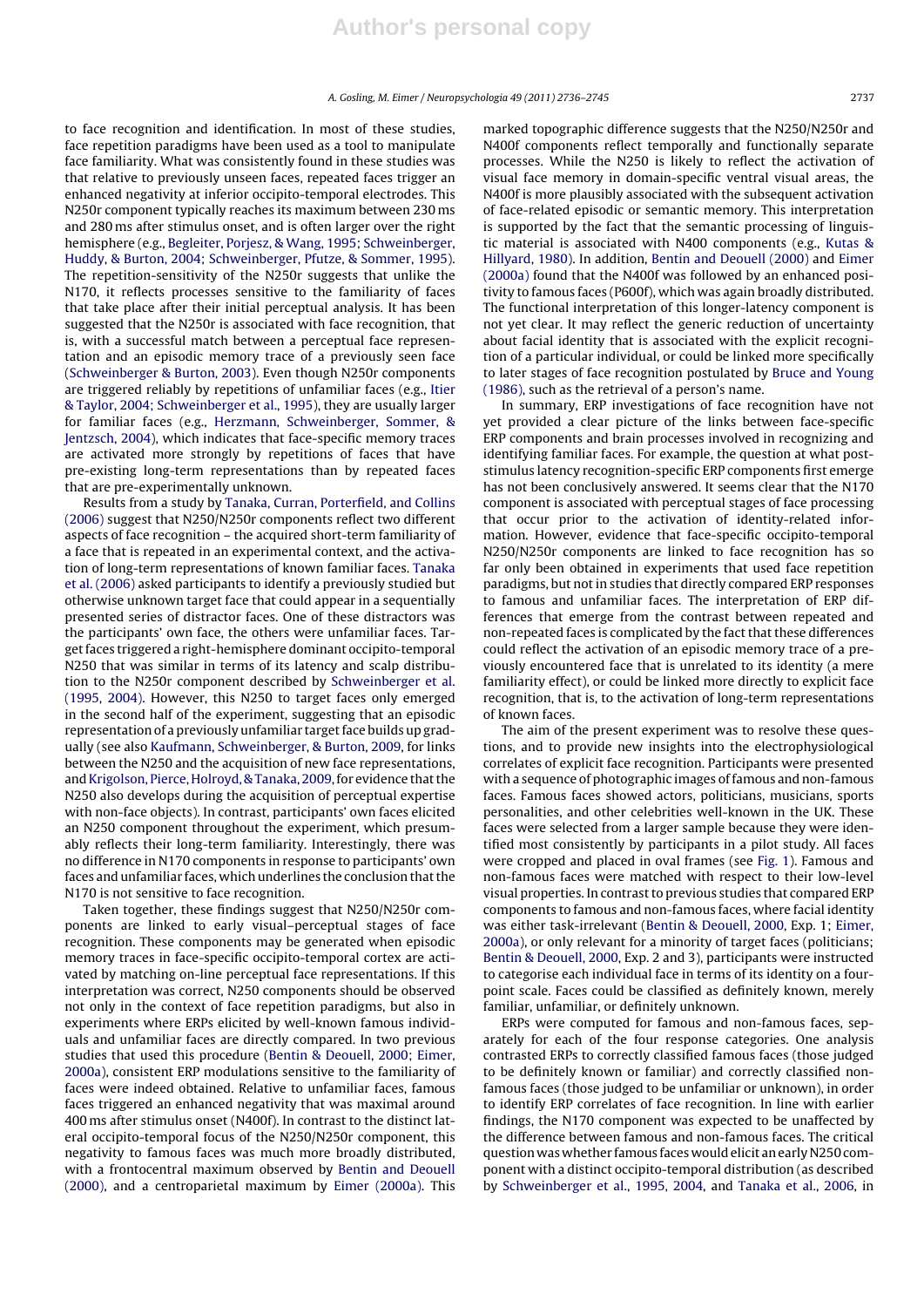2738 A. Gosling, M. Eimer / Neuropsychologia *49 (2011) 2736–2745*

# **Famous faces**



















**Non-famous faces** 



Fig. 1. Examples of famous faces (top) and non-famous faces (bottom) used in the present experiment. Matching famous and non-famous faces are shown in corresponding positions.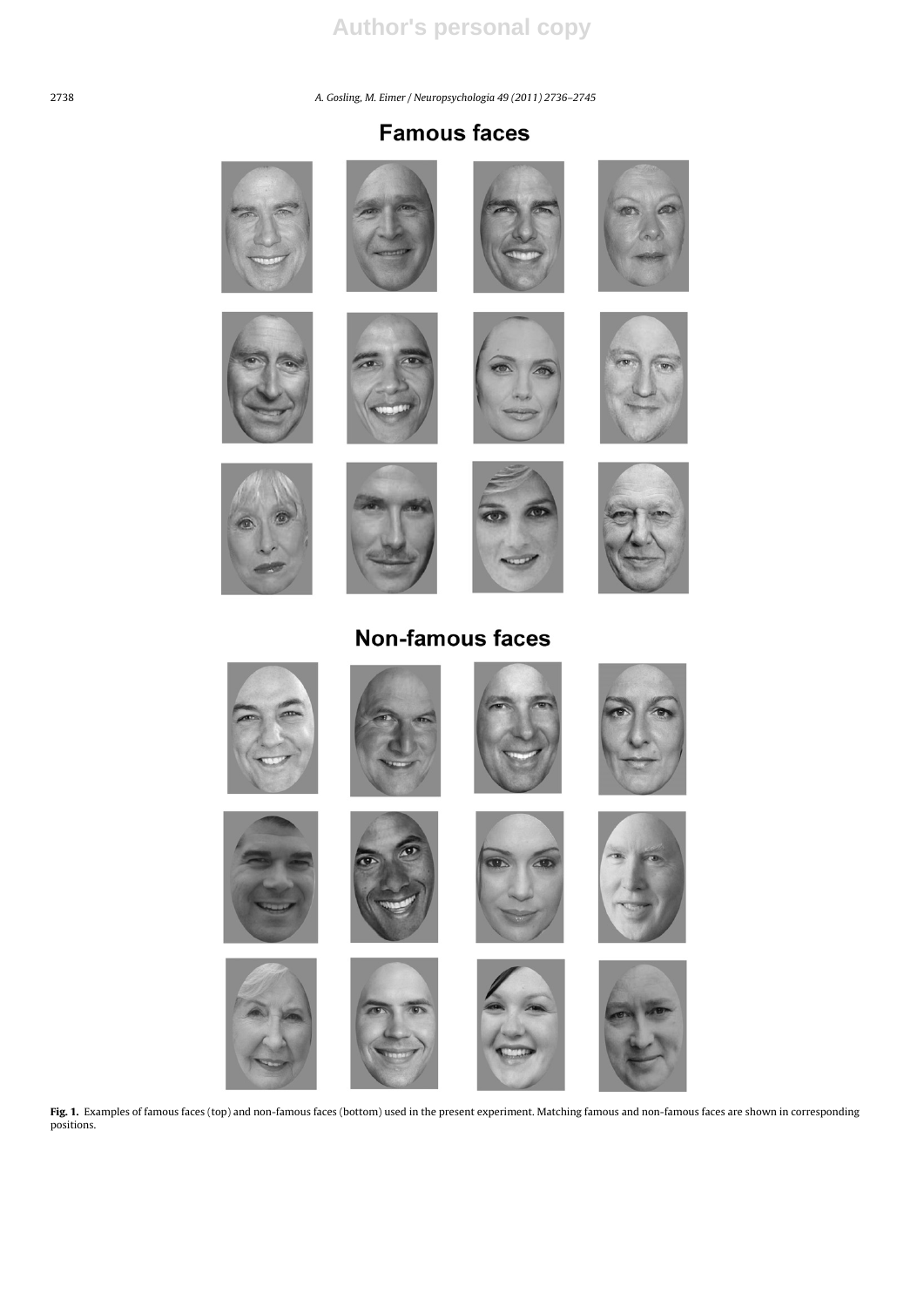the context of face repetition procedures), or only later and more broadly distributed N400f and P600f components (as observed by Bentin & Deouell, 2000, and Eimer, 2000a). The presence of an N250 component to famous faces would provide new evidence for the rapid activation of long-term memory traces in ventral visual areas.

In previous face repetition experiments, it was difficult to distinguish ERP correlates of explicit face identification from effects associated with the identity-unspecific generic familiarity of repeated faces. To dissociate these two aspects of face recognition, a second analysis contrasted ERPs to famous faces that were explicitly recognized ("definitely known") and famous faces that were judged to be merely familiar. If the ERP differences between famous and non-famous faces identified in the first analysis were primarily driven by the explicit recognition of individual faces, similar effects should emerge in the contrast between ERPs to known as compared to just familiar famous faces. In contrast, if these differences reflected mere familiarity rather than explicit recognition, there should be no systematic differences between ERPs to known and just familiar famous faces. A final analysis contrasted ERPs to correctly classified non-famous faces and to famous faces that were incorrectly categorised as unfamiliar or unknown. This analysis was included to reveal possible ERP evidence for covert face recognition. An N250r to repeated famous faces has been observed when a competing high-load perceptual task was present during face encoding (e.g., Neumann & Schweinberger, 2008), that is, under conditions that have previously been linked to covert processing of facial identity (Jenkins, Burton, & Ellis, 2002). Covert face recognitionalso remains a controversialissue inthe study of prosopagnosia (see Schweinberger & Burton, 2003), which makes it important to determine whether electrophysiological evidence for covert recognition might even be present in neurologically and functionally unimpaired participants.

#### **2. Methods**

#### 2.1. Participants

Nineteen paid volunteers were tested, and informed consent was obtained from all of them. Three participants were excluded from analyses due to an insufficient number oftrials after EEG artefact rejection. The remaining 16 participants (8 males; aged 21–37 years; mean age 27.3 years) had normal or corrected-to-normal vision. Fifteen were right-handed, one was left-handed.

#### 2.2. Stimuli and procedure

Stimuli were presented on a CRT monitor at a viewing distance of 100 cm. E-Prime software (Psychology Software Tools, Pittsburgh, PA) was used for stimulus presentation and behavioural response collection. The stimulus set contained 80 famous and 80 non-famous faces. The famous faces were selected from a larger sample of 129 faces. This selection was based on the results of a pilot experiment where each face was shown for 400 ms, and eight participants had to identify each face by naming the person and stating their profession. The 80 famous faces selected for inclusion in the main experiment were those faces that were explicitly identified by at least six of the eight pilot participants. They were celebrities widely known to the general public in the UK, and included actors/actresses, politicians, chefs, comedians, entrepreneurs, models, members of the royal family, sports personalities, and musicians. For each ofthe 80 famous faces, one non-famous face was selected from a larger sample to provide a match in terms of gender, approximate age, facial expression and-low level visual attributes such as contrast and brightness (see Fig. 1 for examples offamous and matched non-famous faces).Allface stimuli were converted to greyscale, resized, and cropped into an oval shape, thereby removing their outer contours. These image transformations were performed in Adobe Photoshop CS3. All face stimuli were presented at fixation in a full front view, with eye gaze straight ahead, against a light grey background (17.6  $cd/m<sup>2</sup>$ ). They subtended a visual angle of 7.4 $\degree$  × 4.9 $\degree$ , and their average luminance was 21.9 cd/m<sup>2</sup>.

The experiment consisted of eight blocks of 80 trials per block. In all blocks, famous and non-famous faces were presented with equal probability and in random order, so that each individual famous and non-famous face was shown four times throughout the experiment. Each face was presented at fixation for 400 ms, followed by a blank interstimulus interval of 1300 ms. Participants' task was to report on each trial whether they recognized a particular face by choosing one of four alternatives (definitely known – seems familiar – seems unfamiliar – definitely unknown). Response alternatives were mapped to four horizontally arranged response keys. Participants were instructed to classify a face as definitely known only if they knew the person's name and profession, and to use the 'seems familiar' category if they felt that a particular face was familiar without being able to name the person or state their profession. Each response key was labelled with its response category, and was mapped to the index and middle fingers of the left and right hand. The assignment of keys and response categories was kept constant across all participants. A training block containing 20 different famous faces and 20 different non-famous faces was delivered prior to the first experimental block.

#### 2.3. EEG recording and data analysis

EEG was DC-recorded with a BrainAmps DC amplifier (upper cut-off frequency 40 Hz, 500 Hz sampling rate) and Ag–AgCl electrodes mounted on an elastic cap from 23 scalp sites (Fpz, F7, F3, Fz, F4, F8, FC5, FC6, T7, C3, Cz, C4, T8, CP5, CP6, P7, P3, Pz, P4, P8, PO7, PO8, and Oz, according to the extended international 10–20 system). Horizontal electrooculogram(HEOG) was recorded bipolarly fromthe outer canthi of both eyes. An electrode placed on the left earlobe served as reference for online recording, and EEG was re-referenced off-line to the average of the left and right earlobe. Electrode impedances were kept below  $5 \, k\Omega$ . No additional offline filters were applied. EEG was epoched offline from 100 ms before to 700 ms after stimulus onset. Epochs with activity exceeding  $\pm 30 \,\mu\text{V}$  in the HEOG channel (reflecting horizontal eye movements) or  $\pm 60 \mu V$  at Fpz (indicating eye blinks or vertical eye movements) were excluded from analysis, as were epochs with voltages exceeding  $\pm 80 \,\mathrm{\upmu V}$  at any other electrode.

Following artefact rejection, EEG waveforms were averaged for all combinations of face type (famous versus non-famous) and response category (known, familiar, unfamiliar, unknown), relative to a 100 ms pre-stimulus baseline. N170 amplitude was quantified as ERP mean amplitude obtained at lateral occipito-temporal electrodes P7/P8 in the 160–200 ms time interval after stimulus onset. N250 amplitude was measured as mean amplitudes in a 230–400 ms post-stimulus time window, for lateral posterior electrode pairs P7/8 and PO7/8. P600f mean amplitudes were measured during the subsequent 400–700 ms time window, at midline electrodes (Fz, Cz, Pz), and at lateral electrode pairs (F3/4, FC5/6, C3/4, P3/4). ERP mean amplitudes were also quantified during the 230–400 ms interval for the same midline and lateral electrodes. Repeated measures analyses of variance (ANOVAs) were performed on these mean amplitude values. Three sets of ERP analyses were conducted. The first set compared ERPs to correctly categorised famous faces (faces that were classified as known or familiar) and ERPs to non-famous faces that were correctly categorised as unfamiliar or unknown. The second set compared ERPs to famous faces as a function of whether they were classified as definitely known or merely familiar. 'Familiar' responses to famous faces were relatively infrequent (see Table 1). After artefact rejection, four participants retained ten trials or less where famous faces were judged as familiar. These were excluded from this set of analyses, which therefore only included data from the remaining twelve participants. The third set of analyses compared ERPs to famous and non-famous faces obtained in trials where they were both categorised as unfamiliar or unknown. For all analyses, Greenhouse–Geisser corrections to the degrees of freedom were performed where appropriate.

### **3. Results**

#### 3.1. Behavioural results

Table 1 shows the frequency with which participants chose one of the four alternative response categories, separately for famous and non-famous faces. Overall, face recognition performance was good, with more than 70% of all famous faces classified as definitely known, and nearly 75% of all non-famous faces categorised as unfamiliar or definitely not known, resulting in an overall  $d'$  value for the discrimination between famous and non-famous faces of 1.67. To test whether individual non-famous faces were more likely to be judged as known or familiar when they had been encountered before, accuracy data were quantified separately for the first to fourth presentation of each face. Ordinal position did not affect the probability of known or familiar classifications for non-famous faces  $(F<1)$ .

#### **Table 1**

Mean frequency (in percent) of each of the four alternative classification judgements in response to famous or non-famous faces.

|            | Definitely<br>known | Familiar | Unfamiliar | Definitely<br>unknown |
|------------|---------------------|----------|------------|-----------------------|
| Famous     | 71.77               | 9.80     | 9.08       | 9.32                  |
| Non-famous | 12.54               | 12.91    | 38.57      | 35.96                 |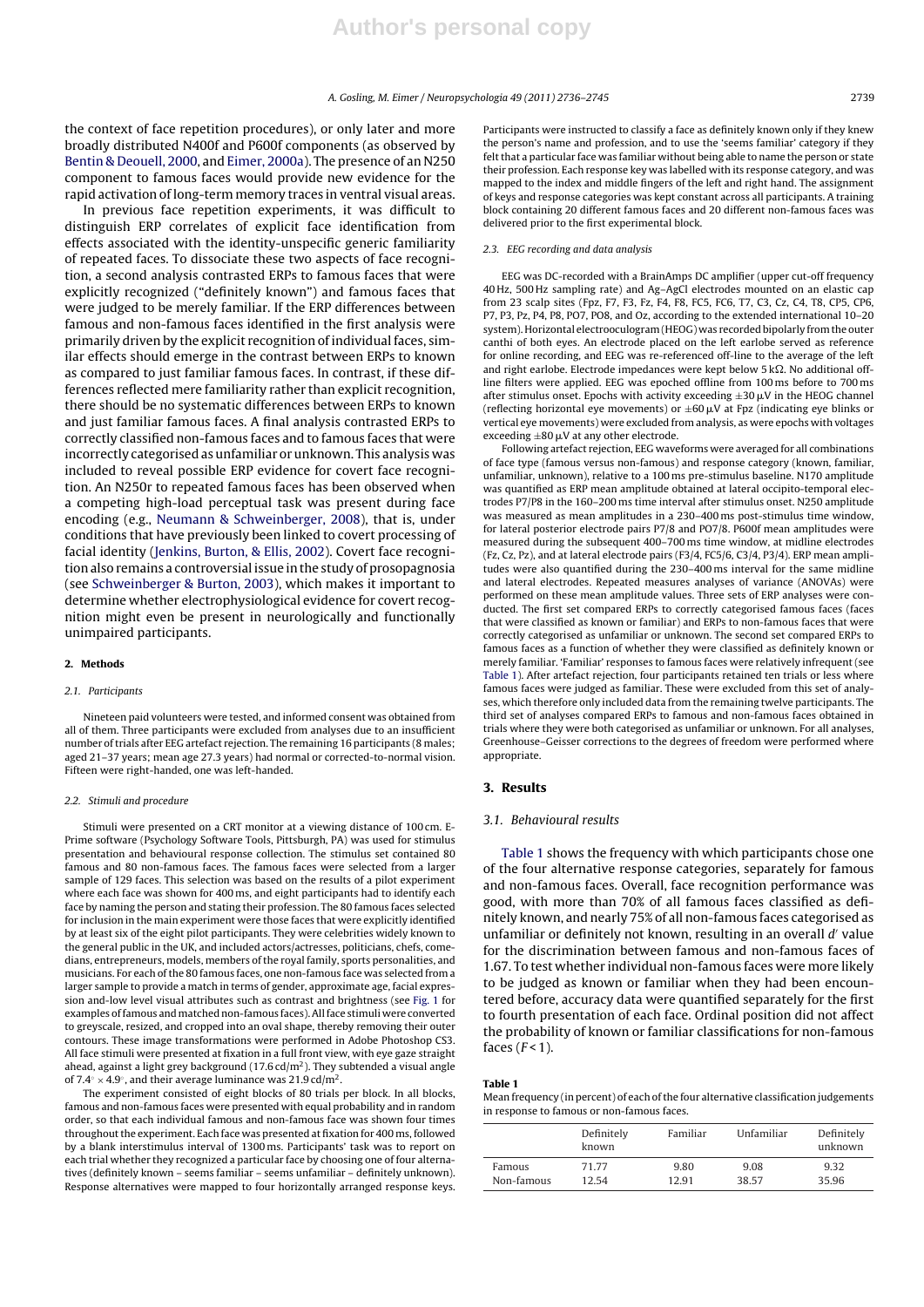2740 A. Gosling, M. Eimer / Neuropsychologia *49 (2011) 2736–2745*

## **ERPs to correctly classified famous and non-famous faces**



**Fig. 2.** Grand-averaged ERPs based on sixteen participants, obtained in the 700 ms interval after stimulus onset (relative to a 100 ms pre-stimulus baseline) in response to famous faces classified as definitely known or familiar (solid lines) and non-famous faces classified as unfamiliar or unknown (dashed lines). The topographic map was constructed by spherical spline interpolation (see Perrin, Pernier, Bertrand, & Echallier, 1989) and shows difference amplitudes obtained during the N250 time interval (230–400 ms post-stimulus) by subtracting ERP mean amplitudes in response to non-famous faces from mean amplitudes to famous faces. Enhanced negative amplitudes for famous faces are shown in blue, an enhanced positivity in red. (For interpretation of the references to colour in this figure legend, the reader is referred to the web version of the article.)

Mean RT across all face and response categories was 912 ms. Participants were faster to respond to famous than non-famous faces (889 ms versus 936 ms;  $t(15) = 3.23$ ;  $p < .01$ ). The classification of famous faces as definitely known was faster (742 ms) than their categorisation as familiar, unfamiliar or definitely unknown (1011 ms, 943 ms, and 859 ms, respectively; all  $t(15)$  > 3.7; all  $p < .02$ ). For nonfamous faces, responses were faster when they were classified as definitely known or definitely unknown (866 ms for either category) relative to trials were they were judged to be familiar or unfamiliar (1040 and 972 ms; all  $t(15)$  > 4.3; all  $p < .001$ ).

### 3.2. ERP results

#### 3.2.1. ERPs to correctly classified famous and non-famous faces

Fig. 2 shows ERPs triggered in response to famous faces (collapsed across faces classified as definitely known or as merely familiar) and ERPs to non-famous faces that were classified as unfamiliar or unknown. As expected, there was no familiarity-related modulation of the N170 component. Differential ERP modulations linked to facial identity started approximately 230 ms after stimulus onset. At lateral occipito-temporal electrodes, an enhanced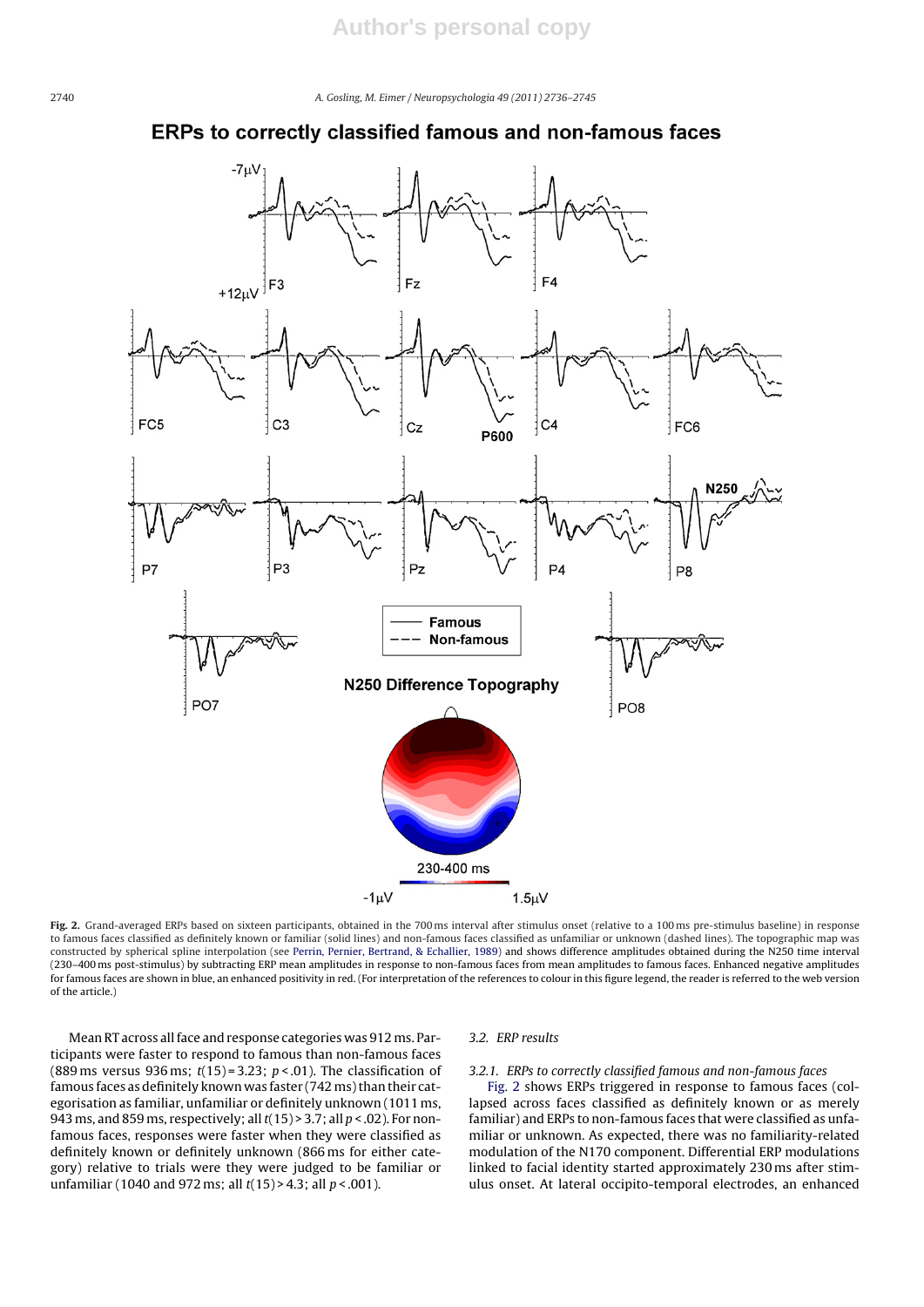A. Gosling, M. Eimer / Neuropsychologia *49 (2011) 2736–2745* 2741

negativity for famous as compared to unfamiliar faces (N250) was observed. At anterior electrodes, an enhanced positivity for famous faces started at approximately the same time. This positivity emerged later (around 400 ms post-stimulus) at more posterior electrode sites and remained present in a broadly distributed fashion throughout the 700 ms post-stimulus analysis window (P600f). The topographic map of ERP difference amplitudes triggered by famous versus non-famous faces in the N250 time window (Fig. 2, bottom) shows the presence of a lateral occipito-temporal negativity to famous faces (N250) that was accompanied by an enhanced positivity at frontocentral electrodes.

N170 component. There was no effect of face type (famous versus non-famous face) on N170 mean amplitude obtained in the 160–200 ms post-stimulus time window at P7/8,  $F(1,15)$  < 1, and no interaction between face type and hemisphere,  $F(1,15) < 2.2$ , demonstrating that the N170 component was not affected by face recognition.

N250 component. A significant effect of face type was obtained in the N250 time interval (230–400 ms post-stimulus) at occipitotemporal electrodes,  $F(1,15) = 6.4$ ;  $p < .03$ , confirming the presence of an N250 component to famous faces. A three-way interaction (face type  $\times$  electrode site  $\times$  hemisphere;  $F(1.15) = 7.7$ ;  $p < .02$ ) was observed. Separate follow-up analyses confirmed a reliable main effect of face type at P7/8,  $F(1,15) = 9.6$ ;  $p < .01$ . This effect was almost significant at PO7/8,  $F(1,15) = 4.1$ ;  $p < .07$ . There were no reliable interactions between face type and hemisphere at either electrode pair.

Early anterior positivity. As can be seen in Fig. 2, the enhanced positivity for famous as compared to non-famous faces emerged early at anterior, but not at more posterior electrodes. Significant face type  $\times$  electrode site interactions were observed in the N250 time window (230–400 ms post-stimulus) at midline electrodes Fz, Cz, and Pz,  $F(2,30) = 6.2$ ;  $p < .02$ ;  $\varepsilon = .698$ , as well as at lateral electrode pairs,  $F(3,45) = 9.9$ ;  $p < .001$ ;  $\varepsilon = .552$ . Follow-up analyses revealed significant main effects of face type at frontocentral electrodes Fz, FC3/4, and FC5/6, all  $F(1,15)$  > 7.1; all  $p < .02$ , reflecting an enhanced positivity for famous faces at these anterior electrodes during the N250 time window. No reliable effects of face type were present at this time at more posterior electrodes (Cz, Pz, C3/4, P3/4).

P600f component. During the P600f time window (400–700 ms post-stimulus), highly significant main effects of face type were present at midline electrodes,  $F(1,15) = 40.1$ ;  $p < .001$ , and at lateral electrode pairs,  $F(1,15) = 44.6$ ;  $p < .001$ , reflecting a broadly distributed enhanced positivity for famous as compared to non-famous faces. This effect was also reliably present at occipitotemporal electrodes in the P600f time interval,  $F(1,15) = 4.7$ ;  $p < .05$ . Interestingly, the P600f component was larger over the left than over the right hemisphere, and this was confirmed by a reliable face type  $\times$  hemisphere interaction at lateral electrode pairs,  $F(1,15) = 5.1$ ;  $p < .04$ . The same interaction approached significance at occipito-temporal electrodes,  $F(1,15) = 3.3$ ;  $p < .09$ .

## 3.2.2. ERPs to famous faces classified as definitely known or just familiar

The ERP data to correctly classified famous faces shown in Fig. 2 include trials where these faces were classified as definitely known as well as trials where they just seemed familiar. It is therefore not possible to determine on the basis of these data whether the N250 and P600f components elicited in response to famous faces are linked to explicit recognition or to a more unspecific impression of familiarity. Fig. 3 shows ERP mean amplitude values obtained during the N250 and P600f time windows at electrodes P8 and Cz, respectively, for famous faces classified as known, famous faces classified as merely familiar, and correctly classified non-famous faces. Mean amplitudes to known famous faces were more negative



N250 time window

**Fig. 3.** ERP mean amplitude values (based on sixteen participants) obtained in the N250 and P600f time windows in response to famous faces that were classified as known, famous faces that were classified as familiar, and correctly classified nonfamous faces. Error bars represent standard errors of the mean.

in the N250 time range, and more positive in the P600 time range than amplitudes to merely familiar famous faces and non-famous faces, which were very similar in size. These observations strongly suggest that N250 and P600f components are primarily linked to explicit face recognition, and not just to face familiarity.

To obtain formal statistical support for this conclusion, ERPs elicited by famous faces classified as definitely known or as merely familiar were computed for those twelve participants who had a sufficient number of trials on which famous faces were judged as merely familiar. These ERPs are shown in Fig. 4, and analyses were restricted to these twelve participants. There were systematic ERP differences for known versus merely familiar famous faces, and these differences resembled the differences observed when contrasting ERPs to correctly categorised famous and non-famous faces that were obtained for all sixteen participants (Fig. 2).

N170 component. There was no main effect of response category (known versus just familiar),  $F(1,11)$  < 1, and no response category  $\times$  hemisphere interaction,  $F(1,11)$  < 2, for N170 mean amplitudes at P7/8, demonstrating that the N170 component was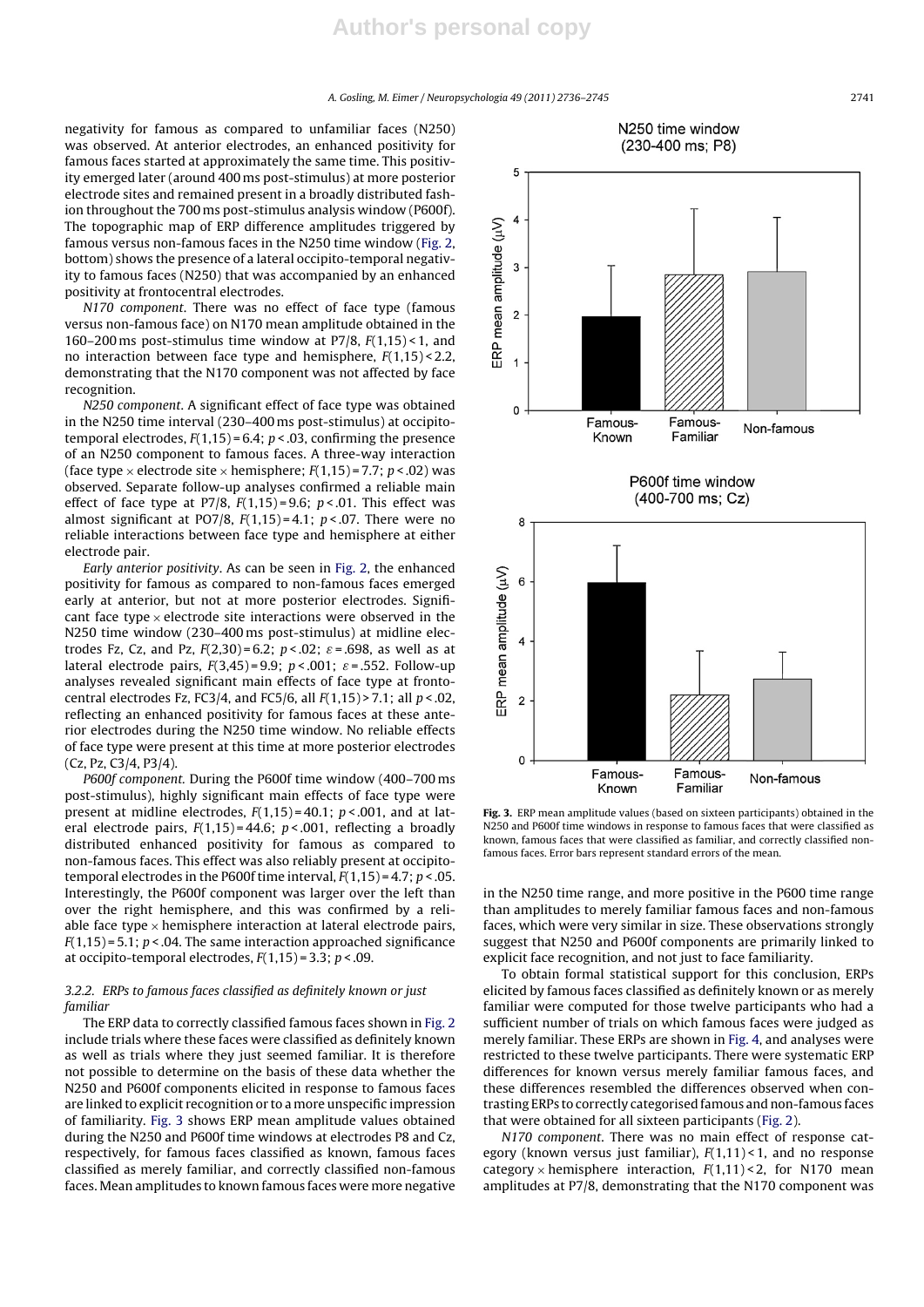2742 A. Gosling, M. Eimer / Neuropsychologia *49 (2011) 2736–2745*

## ERPs to famous faces classified as known or just familiar



Fig. 4. Grand-averaged ERPs elicited in the 700 ms interval after stimulus onset in response to famous faces that were classified as definitely known (solid lines) or were judged to be merely familiar (dashed lines). These ERPs include data from those twelve participants with a sufficient number of trials where famous faces were classified as familiar.

unaffected by the difference between known and just familiar famous faces.

N250 component. During the N250 time window (230–400 ms post-stimulus), a highly significant response  $category \times hemisphere$  interaction was present at occipitotemporal electrodes,  $F(1,11) = 23.0$ ;  $p < .001$ . Follow-up analyses revealed a reliable N250 component to definitely known as compared to merely familiar famous faces at right-hemisphere site P8,  $F(1,11) = 5.9$ ;  $p < .04$ . The N250 was not significant at PO8,  $F(1,11)$  = 2.4;  $p$  = .15, and there were no effects of response category at left-hemisphere electrodes P7 and PO7, both  $F(1,11) < 1<sup>1</sup>$ 

Early anterior positivity. Analogous to the pattern of results observed for famous versus non-famous faces, an early enhanced positivity was triggered by explicitly recognized famous faces as compared to famous faces that only appeared to be familiar at anterior, but not at more posterior electrodes (Fig. 4). This was reflected by response category  $\times$  electrode site interactions observed in the 230–400 ms post-stimulus interval at midline electrode sites,  $F(2,22) = 5.8$ ;  $p < .02$ ,  $\varepsilon = .798$ , and at lateral electrode pairs,  $F(3,33) = 4.8$ ;  $p < .04$ ,  $\varepsilon = .448$ . Follow-up analyses found a reliably enhanced positivity for known as compared to merely familiar famous faces within this time window at Fz, F3/4, and FC5/6, all  $F(1,11)$  > 7.5; all  $p < 0.02$ , but not at more posterior sites (Cz, Pz, C3/4, P3/4).

P600f. In the P600f time window (400–700 ms post-stimulus), significant effects of response category were observed at midline electrodes,  $F(1,11) = 14.4$ ;  $p < .01$ , as well as at lateral sites,

 $^{\rm 1} \,$  As famous faces were much more often classified as definitely known than as just familiar (see Table 1), ERPs to definitely known famous faces were based on many more trials than ERPs to familiar famous faces, resulting in a higher signal-to-noise ratio for the former ERPs. As differences in noise levels between the two conditions could have been responsible for the presence of an N250 to known as compared to merely familiar famous faces, an additional analysis was conducted. ERPs to known famous faces were now based on a randomly drawn sub-sample of alltrials, with the number of trials included identical to the number of trials used to compute ERPs to merely familiar famous faces for each participant. Results obtained for the N250 time window (230–400 ms post-stimulus) were very similar to the results obtained in the original analysis, thus confirming that these were not an artefact of unequal signal-

to-noise ratios. There was a significant response category  $\times$  hemisphere interaction,  $F(1,11) = 13.3$ ;  $p < 0.01$ , and follow-up analyses revealed a reliable N250 component to definitely known as compared to merely familiar famous faces at P8 as well as at PO8, both  $F(1,11)$  > 9.9; both  $p < 01$ , but not at left-hemisphere electrodes P7 and PO7, both  $F(1,11) < 1$ .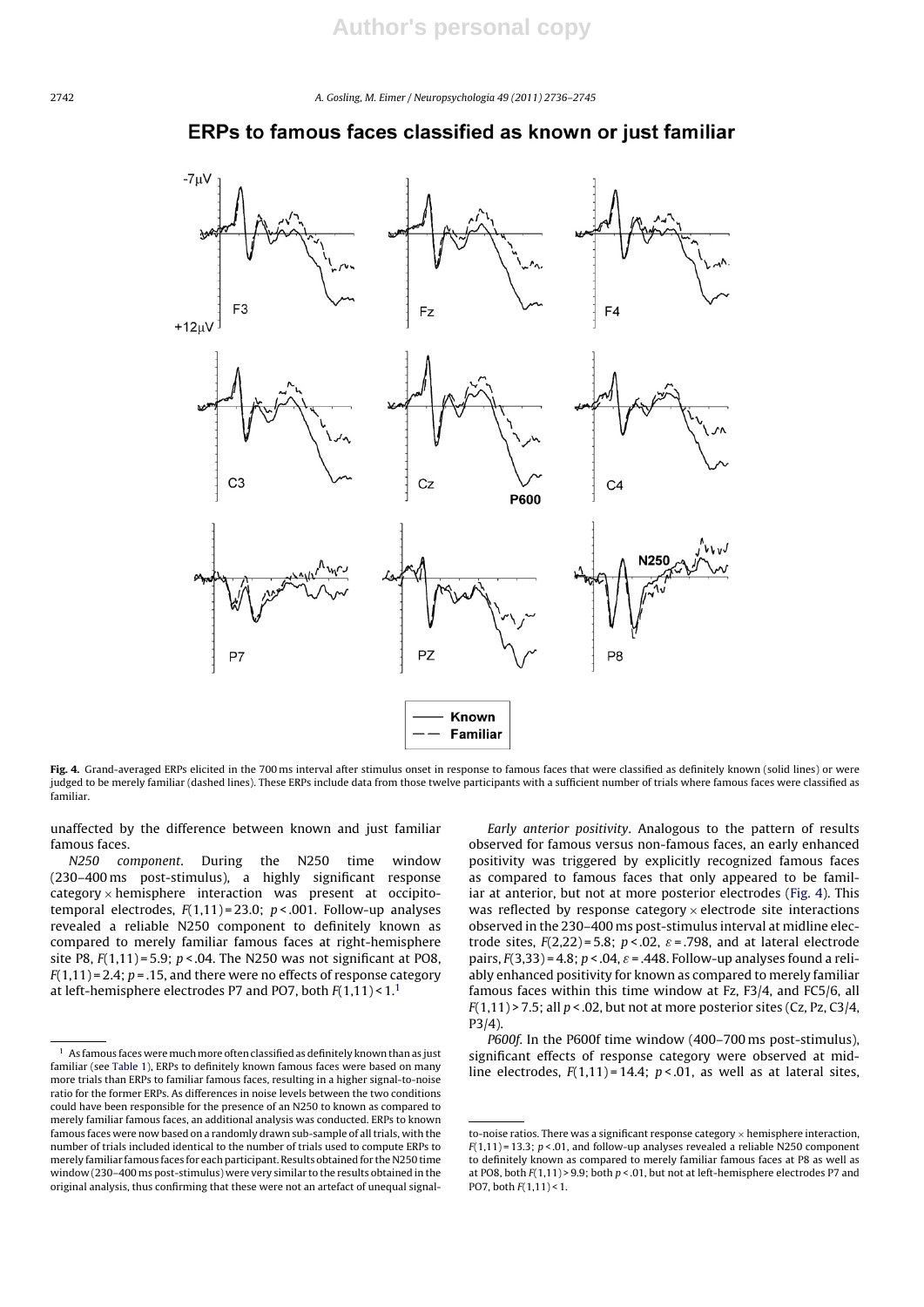

# **ERPs to famous and non-famous faces** classified as unfamiliar/unknown

**Fig. 5.** Grand-averaged ERPs elicited in the 700 ms interval after stimulus onset in response to famous faces reported to be unfamiliar or unknown (solid lines) and correctly classified non-famous faces (dashed lines).

 $F(1,11) = 8.9$ ;  $p < .02$ , reflecting a broadly distributed P600f component to definitely known famous faces. This effect approached significance at occipito-temporal electrodes,  $F(1,11) = 3.9$ ;  $p < .08$ . Interestingly, the P600f component was again larger over the left hemisphere (see Fig. 4), and this was confirmed by response category  $\times$  hemisphere interactions for lateral electrodes,  $F(1,11) = 11.7$ ;  $p < .01$ , as well as for occipito-temporal electrode pairs,  $F(1,11) = 6.6$ ;  $p < .03$ .

### 3.2.3. ERPs to non-recognized famous and non-famous faces

Fig. 5 compares ERPs to non-famous faces correctly categorised as unfamiliar or unknown and ERPs to famous faces that were not recognized but reported to be unfamiliar/unknown. Covert recognition of at least some of these faces should be mirrored by ERP differences between famous and non-famous faces that are similar to those seen in Figs. 2 and 4. As is evident from Fig. 4, no such differential ERP modulations were elicited at all. This was confirmed by statistical analyses that found no reliable effects of face type (famous versus non-famous) or interactions involving this factor for any analysis window.

#### **4. Discussion**

The aim of this study was to obtain new insights into the time course of face recognition and its electrophysiological correlates. ERPs triggered by faces of famous individuals were compared to ERPs to non-famous control faces in a task that required explicit judgements about facial identity. One question was which facespecific components would be sensitive to face recognition, and when the earliest recognition-specific ERP modulations would emerge. A second question was whether differential ERP responses to famous as compared to non-famous faces are directly linked to the explicit recognition of individual famous faces, or merely reflect the generic familiarity of faces regardless of whether they are successfully identified.

As predicted on the basis of previous findings (Bentin & Deouell, 2000; Eimer, 2000a), the face-sensitive N170 component was insensitive to the difference between famous and non-famous faces (Fig. 2). There was also no differential N170 modulation in response to known versus merely familiar famous faces (Fig. 4). This is fully in line with the hypothesis that the N170 component is linked to pre-categorical perceptual stages of face processing, such as the structural encoding of facial features and the generation of configural and/or holistic face representations (e.g., Eimer, 2000b; Sagiv & Bentin, 2001; see also Eimer et al., 2010; Eimer, Gosling, Nicholas, & Kiss, 2011, for recent studies of the response profile of the N170 using rapid neural adaptation procedures).

While N170 amplitudes did not distinguish between famous and non-famous faces, the subsequent N250 component was sensitive to face recognition. A reliably enhanced negativity was elicited at lateral occipito-temporal electrodes in the N250 time interval (230–400 ms after stimulus onset) by correctly classified famous faces relative to non-famous faces that were judged to be unfamiliar or unknown. This difference was maximal at electrodes P7/P8, which are typically located close to posterior regions of the inferior temporal gyrus. As illustrated by difference topography shown in Fig. 2, the scalp distribution of the N250 component triggered in the present study by famous faces is very similar to the topography of N250/N250r components observed in previous studies (e.g., Schweinberger et al., 2004; Tanaka et al., 2006), which strongly suggests that they represent functionally and anatomically similar brain processes. The occipito-temporal focus of the N250 to famous faces is very much in line with the hypothesis that this component is associated with an activation of long-term memory traces in face-specific areas of ventral visual cortex that is triggered by their match with perceptual representations of famous faces. In other words, the N250 component is likely to reflect an early visual–perceptual stage of face recognition where on-line visual information is brought into contact with stored representations of visual features of known faces. A successful match between on-line and stored face representations will in turn activate subsequent modality-unspecific aspects of face recognition, such as the retrieval of semantic or episodic information about a specific individual (e.g., Bruce & Young, 1986).

In previous studies of face recognition that contrasted ERPs to famous and non-famous faces (Bentin & Deouell, 2000; Eimer, 2000a), the earliest identity-specific ERP modulations started substantially later (about 300–350 ms after stimulus onset). The N400f component observed in these experiments was broadly distributed, without clear evidence for a posterior occipito-temporal focus that was prominent for the N250 component observed in the present study. These topographic and latency differences strongly suggest that in contrast to the N250, the N400f component is not linked to visual–perceptual stages of face recognition, but is instead associated with the later activation of semantic or episodic memory. Why did electrophysiological correlates of face recognition emerge early and over face-specific visual areas in the present study, but not in previous studies that compared ERPs to famous and non-famous faces? This difference may be linked to the task-relevance of explicit face recognition and identification. In the present study, participants had to make speeded judgements with respect to the identity of a specific face on each trial, which required them to rapidly and efficiently match currently seen faces with stored representations of known faces. In previous ERP studies, the identity of specific faces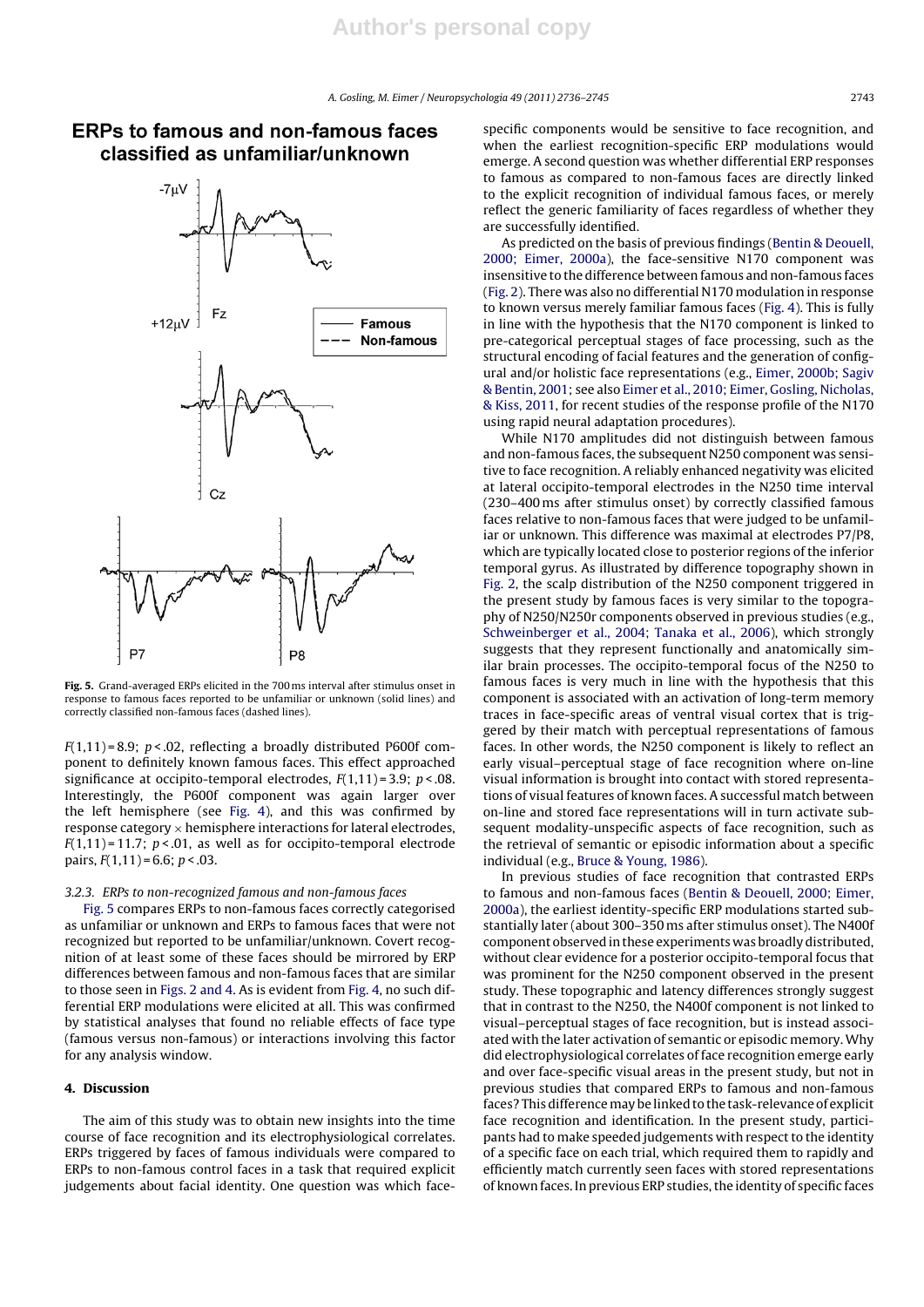was either completely task-irrelevant(Bentin & Deouell, 2000, Exp. 1; Eimer, 2000a), or only relevant on infrequent target trials (Bentin & Deouell, 2000, Exp. 2 and Exp. 3). It is possible that reliable early ERP correlates of perceptual matches between on-line visual and mnemonic face representations are only triggered when task conditions place high demands on face recognition. A related issue concerns the absence of a distinct N400f component to famous faces in the present experiment. In the Bentin and Deouell (2000) and Eimer (2000a) studies, full face images that included external features were used, whereas the faces used in this experiment did not contain external features (Fig. 1). This difference may have delayed identity-sensitive processes that are reflected by the N400f component, resulting in an overlap between the N400f and the subsequent P600f component (see Henson et al., 2003, for an analogous argument).

In addition to the N250 component over lateral occipitotemporal areas, the contrast of ERPs to correctly classified famous and non-famous faces also revealed a more broadly distributed enhanced positivity for famous faces. Similar effects have been observed in previous ERP studies (Bentin & Deouell, 2000; Eimer, 2000a) at longer post-stimulus latencies ('P600f'), and also in intracranial recordings from electrodes in the hippocampus (Barbeau et al., 2008; Dietl et al., 2005). However, an enhanced positivity for famous faces emerged much earlier in the present study. As shown by the topographic map in Fig. 2, this positivity started at anterior (but not at more posterior) electrodes in the same time window as the occipito-temporal N250 component. It is likely that the anterior positivity for famous faces that was triggered simultaneously with the lateral posterior N250 is not an independent phenomenon, but does in fact reflect the positive counterpart of the N250. Previous face repetition studies (e.g., Schweinberger et al., 2004) have demonstrated that the occipito-temporally enhanced negativity to repeated faces (N250r) is accompanied by a frontocentral positivity in the same latency range. This dipolar scalp topography is consistent with an underlying neural generator ofthe N250r in face-specific regions of fusiform gyrus (Schweinberger, Pickering, Jentzsch, Burton, & Kaufmann, 2002).

The presence of an N250 component to famous as compared to non-famous faces demonstrates that ERP evidence for the rapid activation of memory traces in face-specific visual areas that has so far only been observed in face repetition studies (e.g., Schweinberger et al., 1995, 2004) can also be found in the context of standard face recognition experiments where observers are presented with previously known and unfamiliar faces. The latency of this N250 effect is in line with results from intracranial EEG recordings (Barbeau et al., 2008), where the earliest differential responses to famous as compared to unknown faces in medial temporal areas also emerged around 240 ms after stimulus onset. Previous N250/N250r research has not resolved the question whether these components mark an early stage of face recognition that ultimately results in the identification of a known individual, or whether they are associated with a more unspecific registration of face familiarity that is not necessarily followed by face identification. In fact, previous results from Tanaka et al. (2006) suggest that the N250 component can reflect the activation of short-term memory traces of a particular unknown face that has been encountered before in the same experiment (i.e., mere familiarity without identification), but also the activation of long-term representations of a previously known face (in their experiment, the participant's own face).

In order to ascertain that the ERP differences between famous and non-famous faces observed in the present study are associated with the explicit recognition of famous faces, rather than with a more unspecific impression offamiliarity, ERPs triggered by famous faces were compared as a function of whether these faces were classified as definitely known or as merely familiar (Fig. 4). This comparison yielded a pattern of ERP differences in the N250 time range that was analogous to the differential pattern observed for correctly categorised famous versus non-famous faces (Fig. 2). Relative to famous faces judged to be merely familiar, known famous faces triggered a reliably enhanced negativity over right occipitotemporal cortex that was accompanied by an enhanced anterior positivity. This strongly suggests that these ERP effects were driven by the explicit recognition of famous faces, and not just by their generic familiarity. The N250 component may be linked to the activation of visual–perceptual traces of previously encountered faces in long-term memory that ultimately results in the identification of a particular individual. In addition, the presence of an enhanced early anterior positivity for known as compared to merely familiar famous faces in the N250 time range would be expected if this anterior positivity and the posterior N250 reflected the same underlying neural generator processes, and if the N250 component was driven by processes that result in the explicit recognition of famous faces. More generally, these findings demonstrate that the successful recognition of famous faces can be predicted on the basis of differential ERP modulations over face-specific visual cortex that emerge within 230 ms after stimulus onset.

The conclusion that the N250 component is linked to explicit face recognition may seem inconsistent with previous observations that the N250r to repeated famous faces is preserved when the perceptual load of a competing task is high (Neumann & Schweinberger, 2008), as high perceptual load during face encoding impairs subsequent explicit recognition memory (Jenkins et al., 2002). One possibility that could be investigated in future research is that such load manipulations affect not so much the on-line recognition of famous faces, but instead their retention in episodic long-term memory.

During the 400–700 ms time window, a broadly distributed enhanced positivity for famous as compared to non-famous faces (P600f) was present, in line with previous results (Bentin & Deouell, 2000; Eimer, 2000a). The new finding of the current study was that similar to the N250 component, this longer-latency positivity for famous faces was associated not with mere familiarity, but with explicit face identification. This was demonstrated by the fact that very similar P600f components were observed when comparing ERPs to famous and non-famous faces and when contrasting ERPs to definitely known versus merely familiar famous faces. Another potentially interesting new observation concerns the laterality of this effect. Although P600f components were present over both hemispheres, they were reliably larger over the left side. The fact that this left-hemisphere advantage emerged when comparing ERPs to famous and non-famous faces, as well as in the contrast between known and merely familiar famous faces, underlines the reliability of this asymmetry. The left-hemisphere bias of the P600f might point to links between this component and verbal processing, that is, the retrieval and activation of the names of known individual faces. As the famous faces used in the present study were those ofindividuals whose names feature prominently in the public domain, associations between their faces and names should have been easily accessible, and may even have been activated automatically. The suggestion that the P600f component may be linked to name generation, which is identified as a separate component process in the face processing model of Bruce and Young (1986), must remain speculative at present, but could be tested in future experiments.

The final analysis contrasted ERPs to famous and non-famous faces on trials were both were judged to be unfamiliar or unknown, in order to uncover potential ERP correlates of covert face recognition. As is obvious from Fig. 4, these two sets of ERP waveforms were virtually identical, which indicates that there were no cortical processing differences between famous and non-famous faces when participants did not recognize a particular face as known or familiar. In other words, participants' face recognition judge